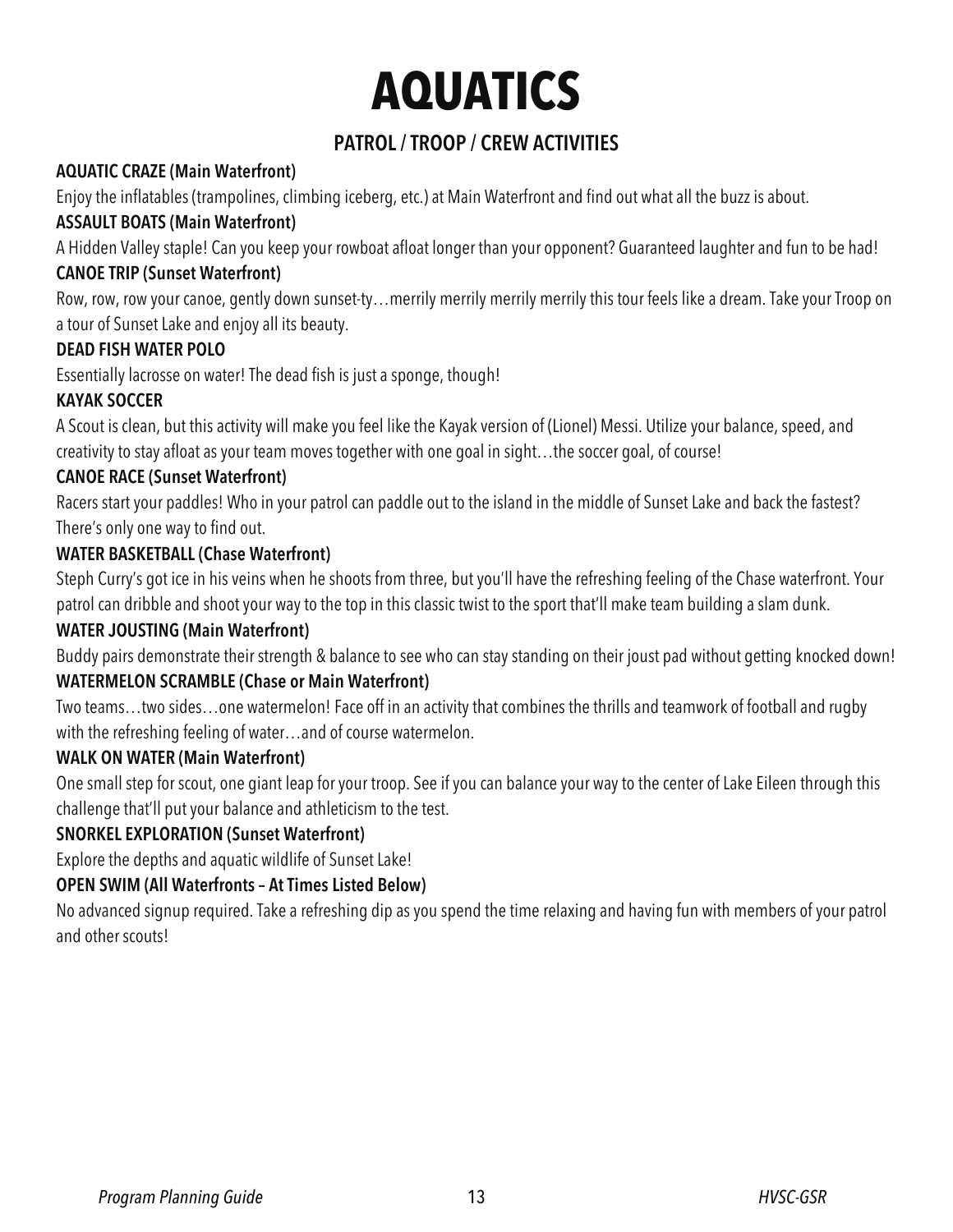# **ECOLOGY**

### **PATROL / TROOP / CREW ACTIVITIES**

#### **LAKE WALK**

Nothing's calmer than a nice walk around Lake Eileen. Explore the shoreline trail around Lake Eileen and learn the watershed ecology of Hidden Valley. Walk at your own pace and learn some fun facts along the way!

### **SWAMP WALK**

It's the circle of swamp. Experience the natural cycle of the Ecology Swamp on a shoreline tour through the ecosystem.

### **SHANNON HIKE**

Take a guided nature hike over Mt. Shannon and enjoy a 'bird's eye view' of the Hidden Valley main camp!

### **MACK 'N BACK**

Take an extended hike to the Mack Ridge and back while learning about the beautiful wilderness that makes up GSR.

### **TREE IDENTIFICATION**

What is a Tree Farm? What types of trees grow at Griswold Scout Reservation? What does it take to manage a forest? Find out this and more through this activity that's as fun and easy as counting to One…Two…Tree!

### **STAR GAZING (Evenings Only – 9:00PM Start)**

When you wish upon a star…you know you're at camp. Look at the summer constellations and learn about the sky's celestial bodies and the myths which accompany their storied history. It's a tradition as old as time, but there's no better time to do it than when you are at GSR.

### **CONSERVATION PROJECT**

Help maintain Hidden Valley and practice the Outdoor Code! With permission from your troop leaders this could be used toward rank advancement and it's a good way to give back to the "Land Made for Scouting."

### **SWAMP KAYAK TRIP**

Over the swamp and through the swamp on a swamp kayak you can go! Get an inside view of the Ecology Swamp through a guided kayak trip across the murky swamp and beyond. (Did we mention it takes place at the swamp?)

### **BOULDER EXPLORATION**

Climb boulders and explore 10,000-year-old glacial caves while ascending the southwest slope of Mt. Shannon.

## **EMERGENCY SKILLS**

### **PATROL / TROOP / CREW ACTIVITIES**

### **REALISTIC FIRST AID**

Learn how to create a life-like emergency using everyday household items. It is an easy, fun way to spice up first aid instruction! **WOODLAND RESCUE** 

Is your patrol ready for a search and rescue mission? Venture out into the backcountry and put your first aid skills to the test as your group becomes honorary Valley First Responders!

### **FIELD GAMES**

It's all fun and games until it's done at camp…Then it becomes the fun of field games! Organize your choice of two-hand touch football, volleyball, or ultimate frisbee and let the games begin! Staff referee included!

### **DISC GOLF**

Compete against your troop on the GSR disc golf course! See if you can get a hole in one. Staff caddy included!

### Program Planning Guide **14** and 14 and 14 and 14 and 14 and 14 and 14 and 15 and 16 and 16 and 16 and 16 and 16 and 16 and 16 and 16 and 16 and 16 and 16 and 16 and 16 and 16 and 16 and 16 and 16 and 16 and 16 and 16 and 1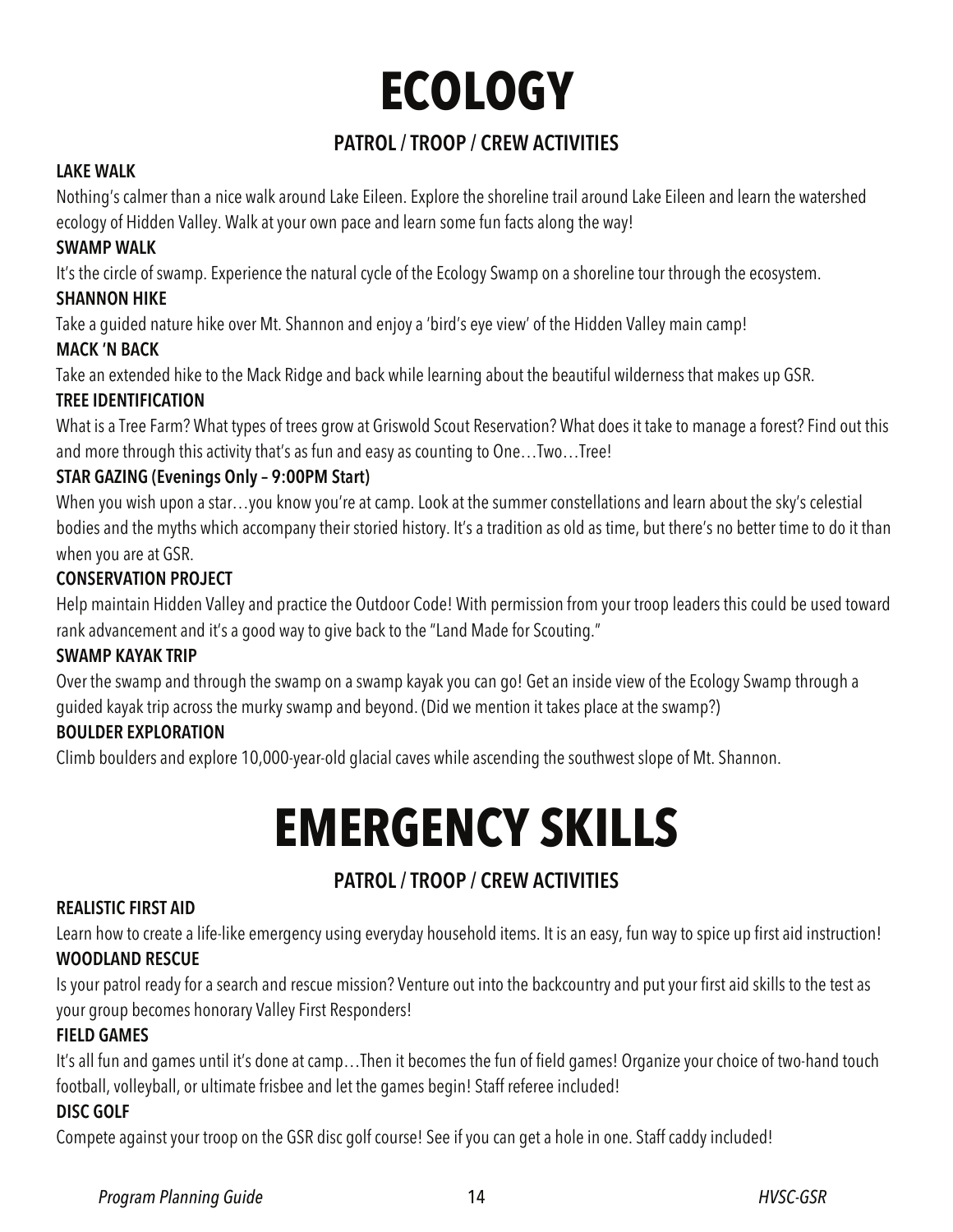# **HANDICRAFT**

### **PATROL / TROOP / CREW ACTIVITIES**

### **ICE CUBE CANDLEMAKING**

Grab a paper cup, add a wick, pour some wax, and then add some ice cubes…what do you get? A candle!

### **LEATHER SLIDE MAKING**

Take this opportunity to build a slide for your neckerchief that would make even Baden-Powell proud!

### **MINIATURE CATAPULT & CASTLE BUILDING**

In this activity, patrols compete against each other to create catapults out of popsicle sticks and build the strongest castle structure they can out of film canisters! Who can destroy the enemy's castle first or win the accuracy contest? There's only one way to find out.

### **PATROL FLAG MAKING**

The Patrol Method is the most important method in all of Scouting. What better way to show your Patrol Spirit, than with a Patrol Flag you can be proud of having made as a team! Show your new flag off at a camp-wide assembly!

### **BRIDGE MASTER**

Become a master architect and builder as you design and make a bridge out of straw. Find out how much your bridge can support as you support the scientific method.

### **TOTEM MAKING**

Have you ever wanted to make a three-dimensional 'monogram' for yourself using Scout-approved materials? Now is your chance!

### **CHESS TOURNEY**

A Scout is thrifty, but it's time to put that in check. Can you out-strategize the other members of your Unit? Protect your king and you "knight" be in for a surprise.

# **SCOUTCRAFT**

### **PATROL / TROOP / CREW ACTIVITIES**

### **DUTCH OVEN DESSERT**

With guided instruction, learn and do every step of the process of preparing and cooking a delectable campfire masterpiece! **REFLECTOR OVEN BAKED GOODS** 

No electricity? No problem! Learn how to turn a cardboard box into an oven and cook some tasty afternoon tastes.

### **FIREBUILDING / FIREM'N CHIT**

If your Scouts wish to practice (or even receive an introductory lesson) in fire building – as well as fire lays – this is the place to be! **PIONEERING CHALLENGE** 

Come on down and practice pioneering fundamentals! The skies the limit with what your patrol can make. From camp chairs to your own playgrounds. Let your imagination and skill run wild as you make your special creation.

### **ORIENTEERING COURSE**

Try an orienteering course…or make your own! Put your skills and teamwork to the test in this classic sport and try to place yourself into the GSR record books.

### **LEARN THE ROPES**

Learn to make 1/4 inch rope using bow string and twine. Who knew it was this easy and fun? Learn all the ways to splice! **MONKEY FIST MAKING** 

So, you want to learn how to make a monkey fist? Here's your chance! (Monkeys not included).

Program Planning Guide **HVSC-GSR 15**